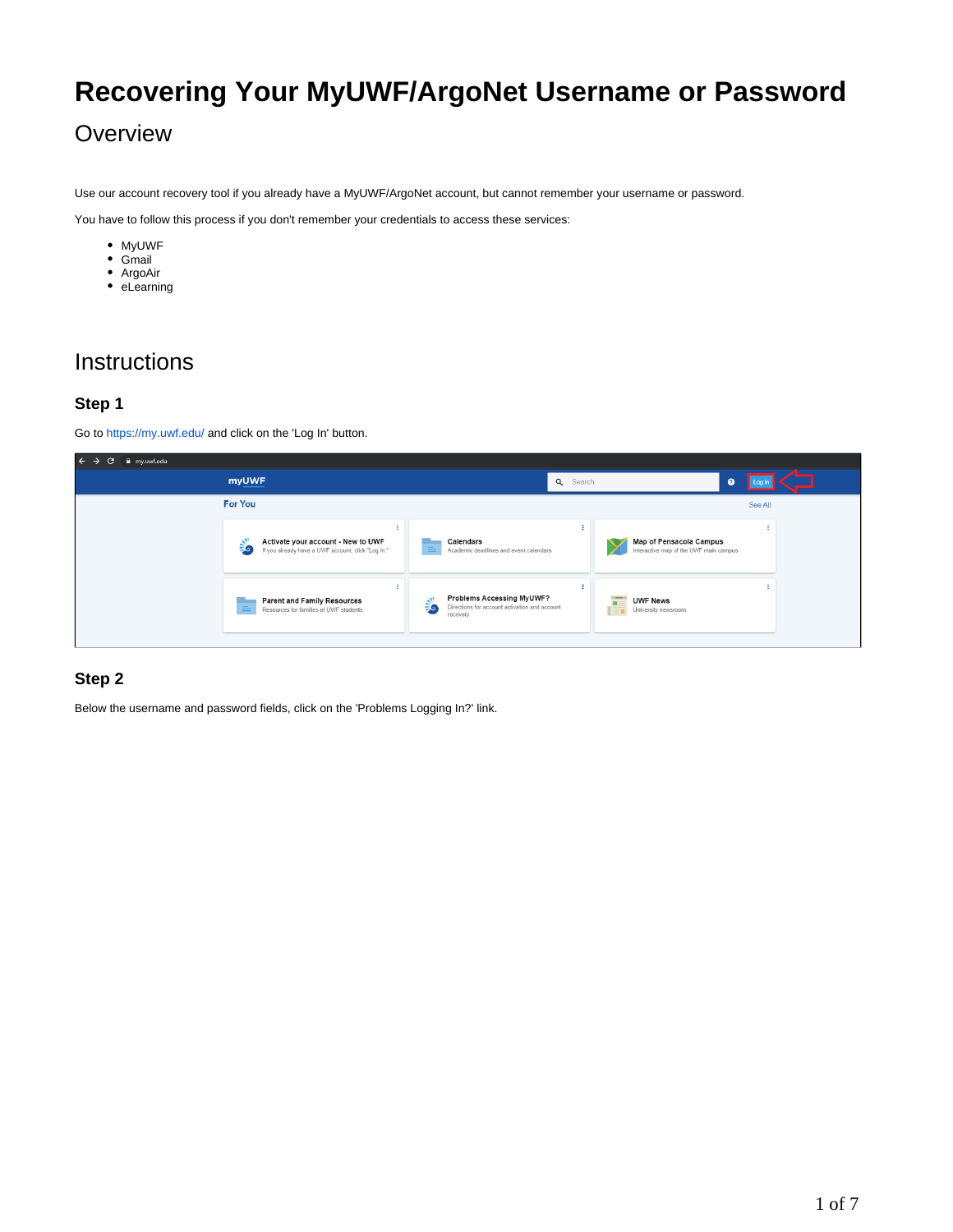| $\geq$<br>UNIVERSITY of<br><b>WEST FLORIDA</b> |  |
|------------------------------------------------|--|
| Username                                       |  |
| Password                                       |  |
| Log In<br>Problems logging in?                 |  |
|                                                |  |

#### **Step 3**

Follow the instructions for one of these two options:

**1. If you do not know your MyUWF username, select the 'I forgot my username' option and press the 'Next' button.**

| <b>Account Recovery</b> |                                                                                                             |  |
|-------------------------|-------------------------------------------------------------------------------------------------------------|--|
|                         | What do you need help with?                                                                                 |  |
|                         | I forgot my username<br>l forgot my password<br>Next                                                        |  |
|                         | If you are new to UWF and need a new account, please use the account<br>assistant to activate your account. |  |

**2. On the Forgot Username page, enter all of the requested information. To minimize issues with formatting your birth date, utilize the calendar tool to the left of the birth date field.**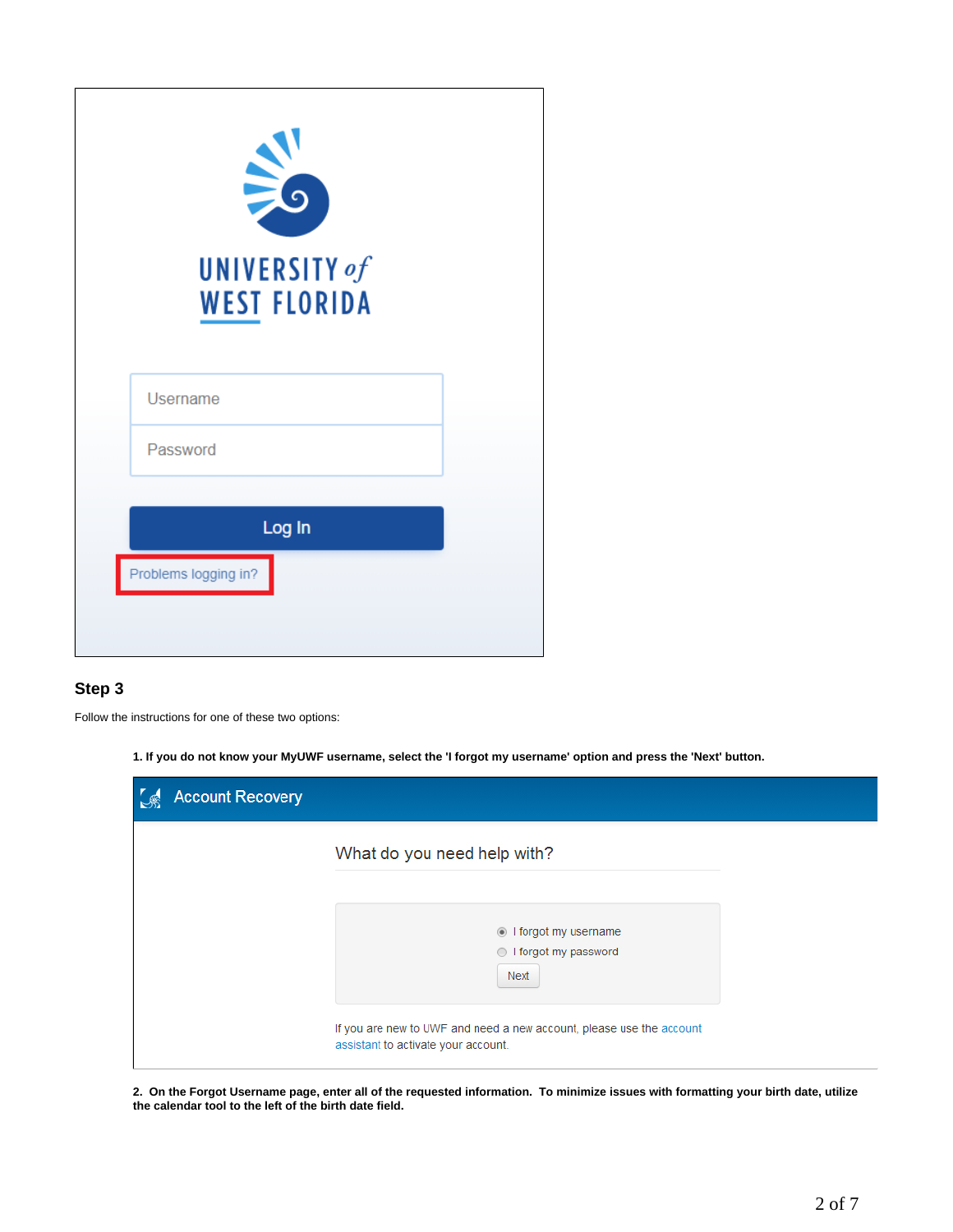| <b>Account Recovery</b> |                                                                                                                                        | ≡ |
|-------------------------|----------------------------------------------------------------------------------------------------------------------------------------|---|
|                         | Forgot Username                                                                                                                        |   |
|                         | Please provide the following information Please note: This process will reset<br>your password for all services it is associated with. |   |
|                         | First Name:                                                                                                                            |   |
|                         | Last Name:                                                                                                                             |   |
|                         | Birthdate:<br>mm/dd/yyyy<br>画                                                                                                          |   |
|                         | UWFID:                                                                                                                                 |   |
|                         | <b>Next</b>                                                                                                                            |   |

**3. If the information you provided matches the information in our system, the next page will display your username.**

**Please note that the username shown will be in all lowercase letters. There will be no uppercase letters.**

| <b>Account Recovery</b> |                                                                                        |
|-------------------------|----------------------------------------------------------------------------------------|
|                         | Your Username                                                                          |
|                         | Your MyUWF username will appear here.                                                  |
|                         | If you cannot remember your password please go through the forgot<br>password process. |

If the information you provided DOES NOT match the information in our system, you will receive the following error.

| Invalid Information<br>We were unable to verify the information you provided. Please try again or |
|---------------------------------------------------------------------------------------------------|
| call the ITS Help Desk at (850) 474-2075 for further assistance.                                  |

Please call the ITS Help Desk at (850) 474-2075 for further assistance.

**1. If you need to reset your password, select the 'I forgot my password' option and press the 'Next' button.**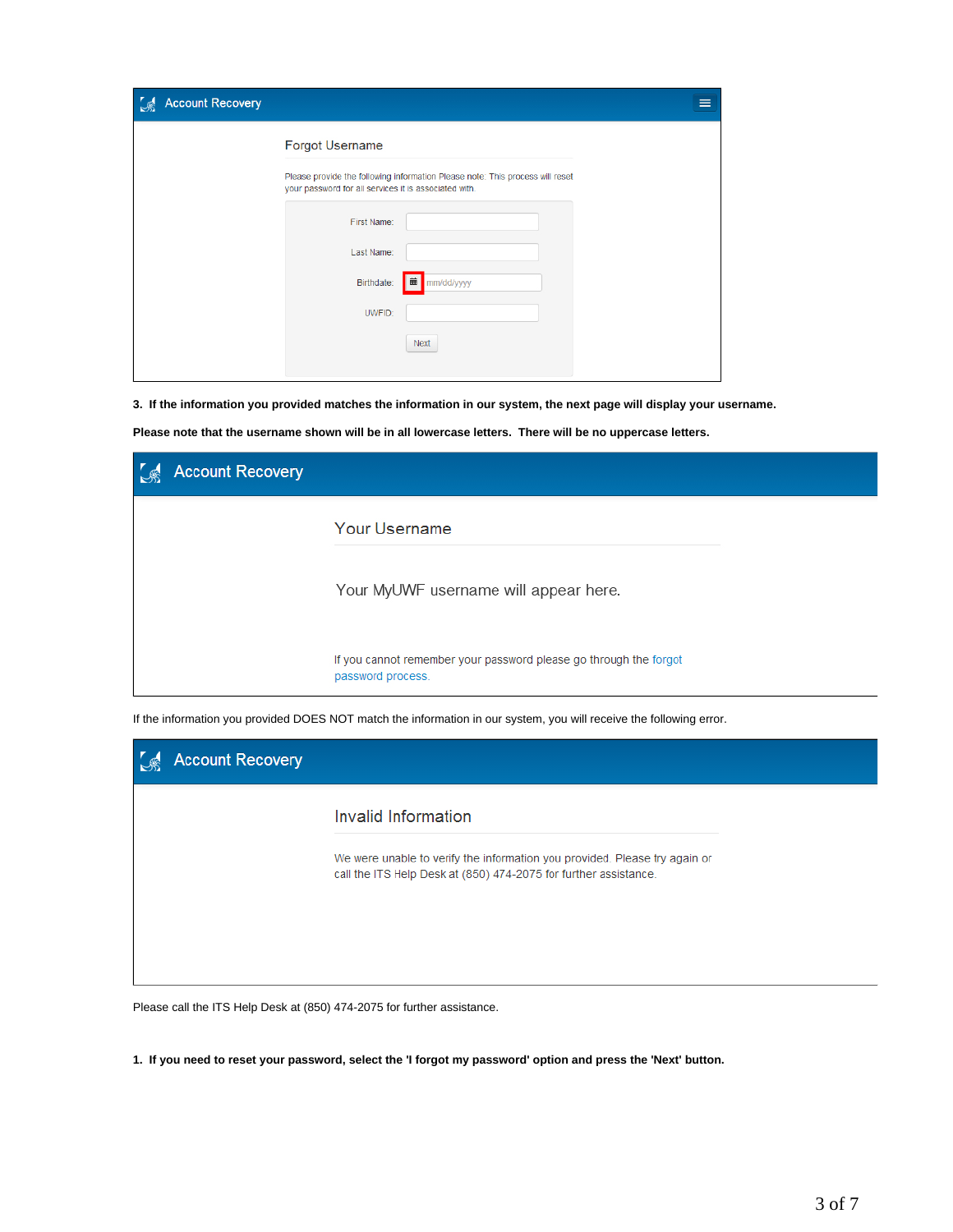| <b>Account Recovery</b> |                                                                                                             |  |
|-------------------------|-------------------------------------------------------------------------------------------------------------|--|
|                         | What do you need help with?                                                                                 |  |
|                         | I forgot my username<br>$\circ$<br>If orgot my password<br>Next                                             |  |
|                         | If you are new to UWF and need a new account, please use the account<br>assistant to activate your account. |  |

**2. Enter your username and choose to verify your identity using either your UWFID or the last 4 digits of your SSN and birth date.**

| <b>Forgot Password</b>                                      |                                                                                                                                              |  |
|-------------------------------------------------------------|----------------------------------------------------------------------------------------------------------------------------------------------|--|
| reset your password for all services it is associated with. | If you have forgotten your password, please provide the following<br>information so we will know who you are. Please note: This process will |  |
| Username:                                                   | (The first part of your UWF email before<br>the $\langle \text{Q} \rangle$ symbol)                                                           |  |
| Verify my identity:                                         | <b>Using my UWFID</b><br>◯ Using the last 4 of my SSN and my<br>birth date                                                                   |  |
| UWF ID:                                                     |                                                                                                                                              |  |
|                                                             | <b>Next</b>                                                                                                                                  |  |

If you do not know your username, please follow the steps above to recover your username.

**3. If you have selected the 'Using the last 4 of my SSN and my birth date' option, please remember that using the calendar tool to the left of the birth date field will minimize issues when formatting your birth date.** 

| <b>Account Recovery</b> | Home                   |                                                                                                                                                                                                          | ø۰ |
|-------------------------|------------------------|----------------------------------------------------------------------------------------------------------------------------------------------------------------------------------------------------------|----|
|                         | <b>Forgot Password</b> |                                                                                                                                                                                                          |    |
|                         |                        | If you have forgotten your password, please provide the following information so we will know who<br>you are. Please note: This process will reset your password for all services it is associated with. |    |
|                         | Username:              | (The first part of your UWF email before the '@' symbol)                                                                                                                                                 |    |
|                         | Verify my identity:    | ◯ Using my UWFID<br><b>ID</b> Using the last 4 of my SSN and my birth date                                                                                                                               |    |
|                         | Last 4 digits of SSN:  |                                                                                                                                                                                                          |    |
|                         | Birthdate:             | 藟<br>mm/dd/yyyy                                                                                                                                                                                          |    |
|                         |                        | <b>Next</b>                                                                                                                                                                                              |    |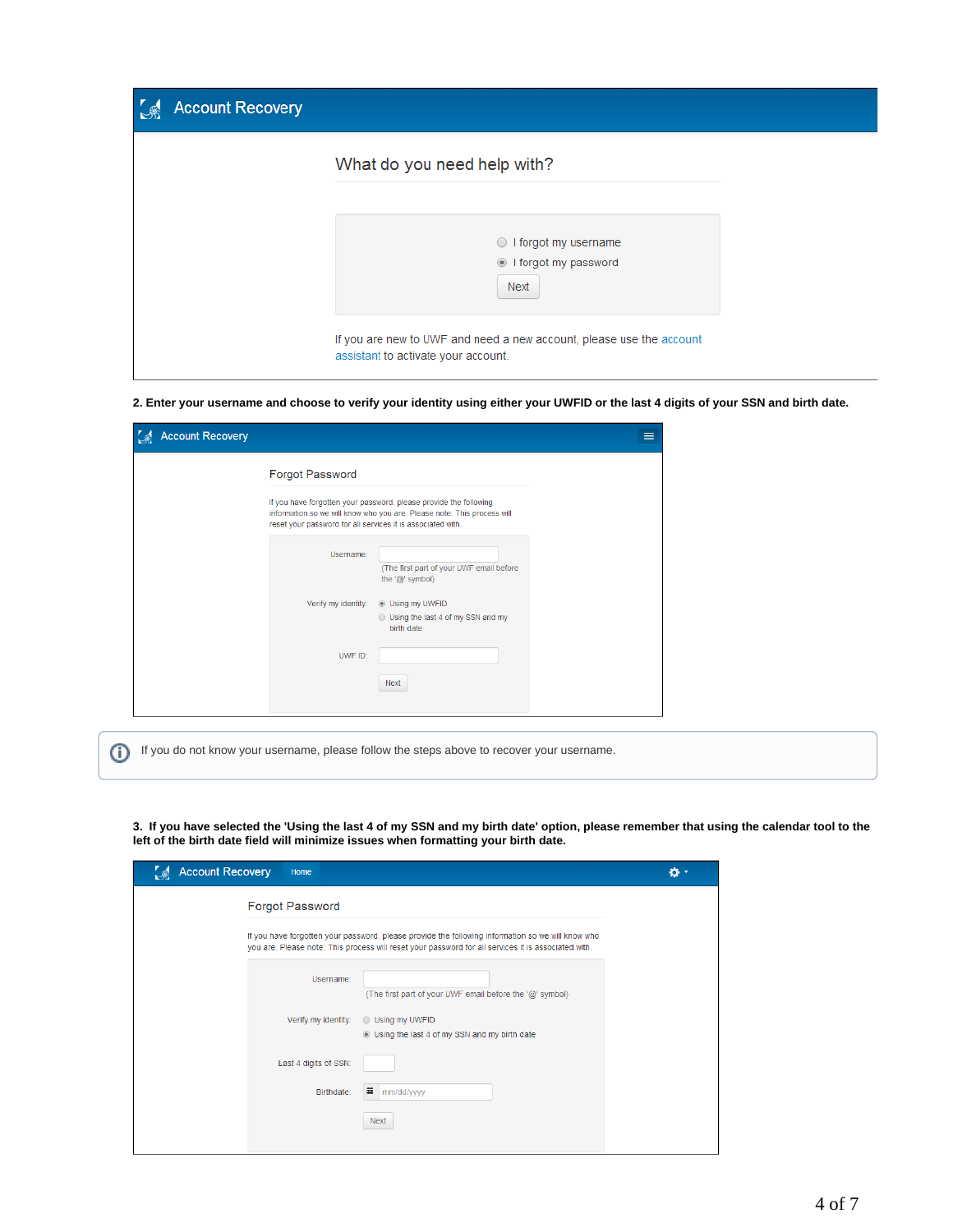If the information you provided DOES NOT match the information in our system, you will receive the following error.

| <b>Account Recovery</b> |                                                                                                                                                |  |
|-------------------------|------------------------------------------------------------------------------------------------------------------------------------------------|--|
|                         | Invalid Information                                                                                                                            |  |
|                         | We were unable to verify the information you provided. Please try again or<br>call the ITS Help Desk at (850) 474-2075 for further assistance. |  |
|                         |                                                                                                                                                |  |

Please call the ITS Help Desk at (850) 474-2075 for further assistance.

**4. When you have successfully entered the information on the previous page, you will be prompted to choose a reset option.**

You may either choose to have a password recovery link sent to your external email address on file with UWF, or you may choose to answer two of the three security questions that you have on file with UWF.

| <b>Account Recovery</b> |                                                                                                                                                                                  | ≡ |
|-------------------------|----------------------------------------------------------------------------------------------------------------------------------------------------------------------------------|---|
|                         | <b>Reset Options</b>                                                                                                                                                             |   |
|                         | Please select one of the following ways of verifying your identity.                                                                                                              |   |
|                         | Send a password recovery link to the<br>external email on file with UWF<br>Answer the following security<br>questions:<br>• Security Question 1<br>• Security Question 2<br>Next |   |

**5. When using the 'Send a password recovery link to the external email on file with UWF' option, you will receive an email like the one pictured below.**

 **Click the link in the email to change your password.**

|                            | <b>UNIVERSITY of WEST FLORIDA</b>                                                                                                        |
|----------------------------|------------------------------------------------------------------------------------------------------------------------------------------|
| <b>UWF Password Change</b> |                                                                                                                                          |
|                            | Can't remember your password? No problem. Please open the link below, then you can change<br>your password to something you'll remember. |
| 9936277dddd7               | https://jetty.uwf.edu/myaccount/forgot/?resetID=ef86cff0-3725-4916-bc0d-                                                                 |
|                            | If you have problems or questions, please contact us at (850) 474-2075 or helpdesk@uwf.edu.                                              |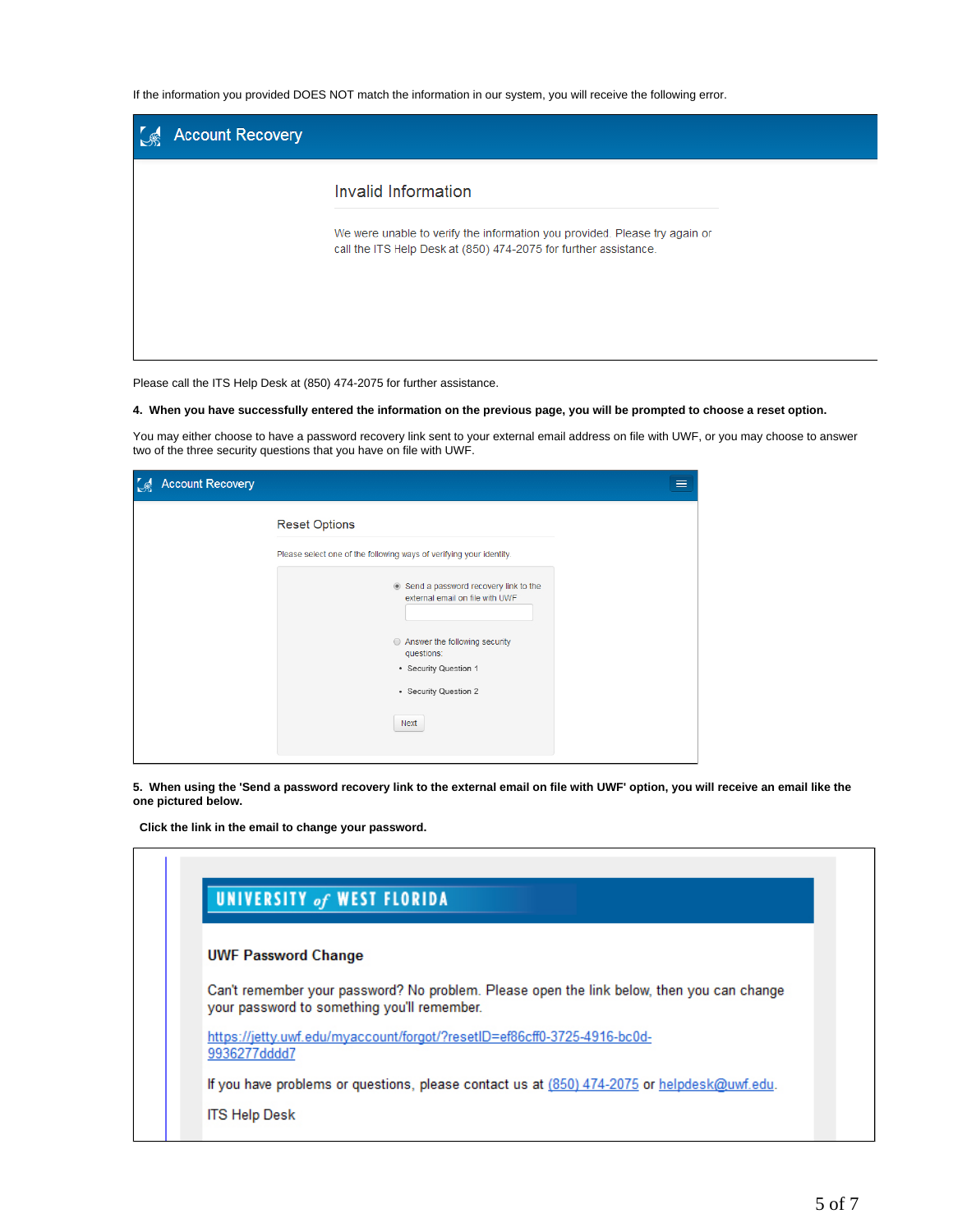**6. When using the 'Answer the following security questions' option, provide the answers to the two questions listed on the page and press 'Next'.**

| <b>Account Recovery</b><br>$\mathcal{S}$ |                                                                                                       |  |
|------------------------------------------|-------------------------------------------------------------------------------------------------------|--|
|                                          | <b>Answer Questions</b>                                                                               |  |
|                                          | Please provide the answers to these questions you selected as part of your<br>password reset options. |  |
|                                          | Question #1: What is the meaning of life?                                                             |  |
|                                          | Your Answer:                                                                                          |  |
|                                          | Question #2: How many grams of glucose are produced<br>if 10 moles of H2O are fully reacted with CO2? |  |
|                                          | Your Answer:                                                                                          |  |
|                                          | <b>Next</b>                                                                                           |  |
|                                          |                                                                                                       |  |

 Please be advised that outside of case sensitivity, these answers must match the exact answers that you provided when you set up your account.

**7. When you have successfully answered the security questions or completed the steps in the reset link within your email, you will be directed to choose a new password.**

| <b>Account Recovery</b> |                                                                |  |
|-------------------------|----------------------------------------------------------------|--|
|                         | Choose a Password                                              |  |
|                         | Please write down your new password so you will not forget it. |  |
|                         | Your choice: C Use a randomly generated system<br>password     |  |
|                         | Create my own password                                         |  |
|                         | Your randomly random password here<br>generated password:      |  |
|                         | Generate new password                                          |  |
|                         | Next                                                           |  |
|                         |                                                                |  |

You may either select the 'Use a randomly generated system password' option or the 'Create my own password' option.

**8. All MyUWF passwords must be between 12 to 20 characters, starting with a letter, with at least one integer (0-9) or special character.**